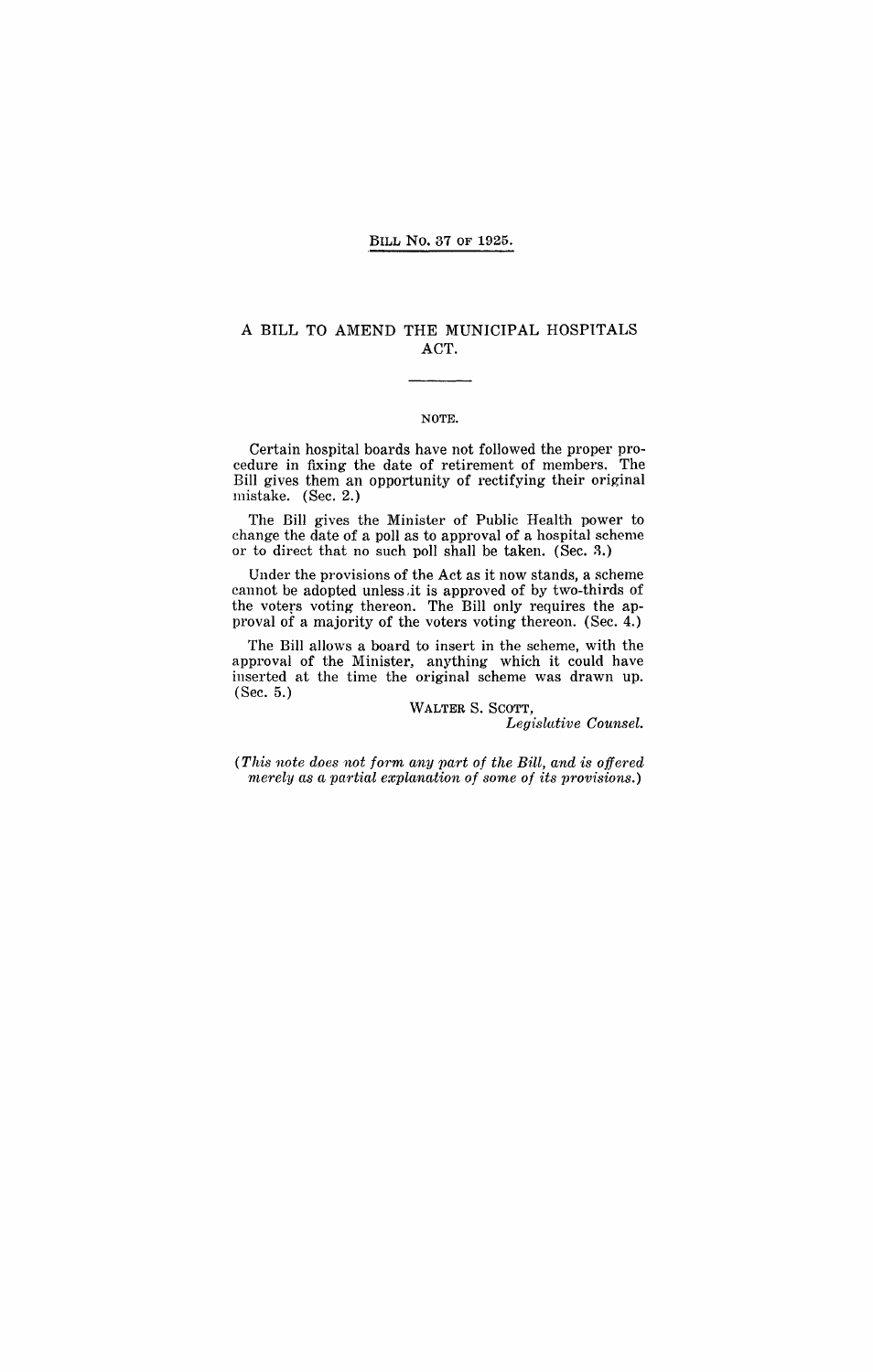# **BILL**

#### No. 37 of 1925.

#### An Act to amend The Municipal Hospitals Act.

#### *(Assented to* . 1925.)

H IS MAJESTY, by and with the advice and consent of the Legislative Assembly of the Province of Alberta, enacts as follows:

**1.** This Act may be cited as "The Municipal Hospitals Act *Amendment Act, 1925."* 

**2.** Section 9 of *The Municipal Hospitals Act*, being chapter 116 of the Revised Statutes of Alberta, is amended by adding as subsection  $(1a)$  immediately after subsection  $(1)$ thereof the following:

 $(1a)$  In any case in which the directions given by the previous subsection have not been carried out, the Minister may direct an election of all the members of the board, which shall be held in the same way as the first election, and at the first or some subsequent meeting of the members of the board so elected the procedure provided in the previous subsection shall be complied with.'

**3.** Section 22 of the said Act is amended by adding as subsection (5) thereof the following:

"(5) Notwithstanding anything hereinbefore contained the Minister may after giving his approval, and at any time 'either before or after fixing the date for taking the poll, determine that no such poll shall be taken or that it shall be taken at some date subsequent to that originally fixed by him."

**4.** Section 26 of the said Act is amended by striking out subsection (1) thereof, and substituting therefor the following:

" $(1)$  No scheme shall be adopted unless it is approved by a majority of the voters voting thereon.

**5.** Section *50a* is added immediately after section 50 of the said Act as follows:

"50a. Notwithstanding anything hereinbefore contained the board may at any time insert in the scheme any provision which they could have inserted in such scheme at the date of its first preparation, and such alteration when confirmed by the Minister shall have effect as if it had been inserted in the original scheme."

**6.** This Act shall come into force on the .......... day of .......................... 19 ... .